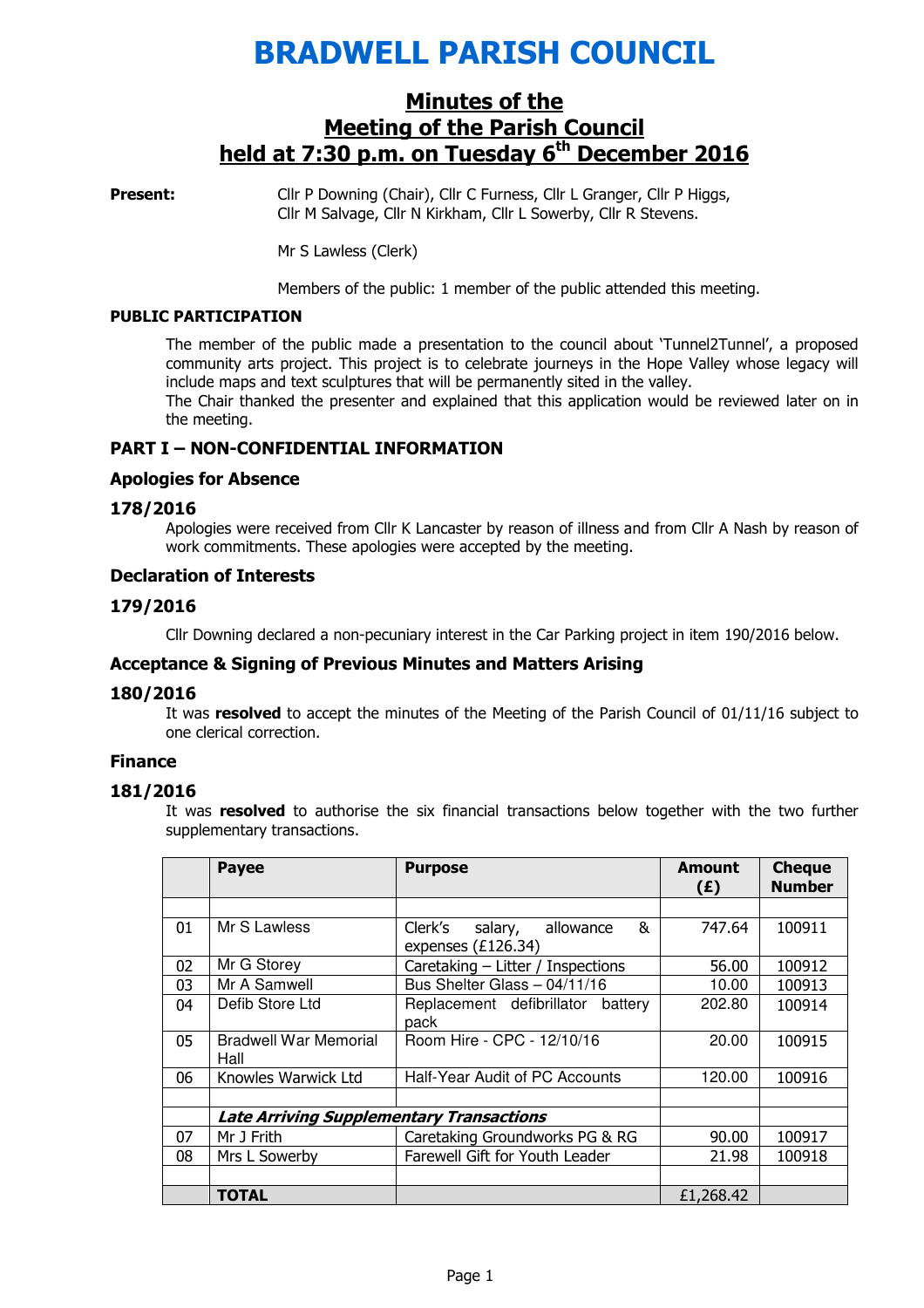## Other Financial Matters

## 182/2016

The Clerk gave his financial report. His report included the following information:-

- The latest financial position, following payment of the first six of the above transactions and all receipts received, showed that no items of expenditure exceeded budgets although the Caretaking budget is likely to be exceeded later in the year.
- The half-year audit has been successfully completed
- He has submited a claim to HMRC for the outstanding VAT paid
- He has submitted a claim to DDDC for the reimbursable grass mowing charges
- Regarding opening the additional bank account with HSBC, a meeting has been arranged in Sheffield in two days time
- The Clerk tabled the results of his findings regarding the government's NEST pension scheme. These were discussed and it was resolved that he should proceed to register the council in this scheme.

## 183/2016

The proposal from Bradwell Sports Club to establish a maintenance fund for the two village defibrillators was discussed. It was resolved that the council would be responsible for all aspects of the defibrillator on Brookside and that Bradwell Sports Club should be responsible for the second defibrillator and benefit from any monies collected around the village.

#### 184/2016

The proposal by a member of the public (who did not attend this meeting) to establish a network of ANPR CCTV cameras in the Hope Valley was deferred until a future meeting. The Clerk was asked to remind him to attend and to suggest that he also contacts the Hope Valley Forum.

## 185/2016

The proposal from a member of the public for a grant for a project called "Tunnel2Tunnel", which celebrates ancient routes and personal journeys in the Hope Valley was considered. It was resolved not to support this project.

#### Parish Council processes

#### 186/2016

The proposed changes to the council's Standing Orders and the council's Policies were considered. After some discussion a number of amendments were agreed. It was resolved that these amendments are to be documented and the final version tabled at the next PC meeting for adoption.

## 187/2016

The proposal to hold Parish Council surgeries in the village to enable residents to contact councillors directly was deferred until a later date.

#### 188/2016

The way the council should respond to village emergencies (e.g. flood, snow, other) was considered. This discussion was especially relevant in light of the flooding event of the previous week.

The proposal from Cllr Higgs to establish an emergency equipment store was considered. It was resolved to proceed with the acquisition and supply of this store, funded by a) the promised grant of up to £1k from Environment Agency, b) up to £800 from the council's Sinking Fund and c) the Clerk applying to DDDC Cllr Furness' Local Projects Fund for £250 for the purchase of equipment and supplies for the store.

The proposal from Cllr Higgs to establish a council Emergency committee was considered. It was resolved to establish this committee and Cllrs Downing, Higgs, Kirkham & Stevens were appointed as members. It was expected that some members of the public would also be appointed. This committee is expected to be guided by the findings identified by the Derbyshire Resilience Forum.

#### 189/2016

The consultation invitation from NALC on its proposals that Local Councillors should be able to claim Dependent Carers' Allowance which closes on 18/01/17 was considered. It was resolved that the Clerk should respond in favour of this proposal.

## Parish Issues / Initiatives

## 190/2016

Cllr Granger gave her progress report from the Car Parking committee. Cllr Higgs' first proposal to re-affirm the council's wish for the development of the Car Park was considered. It was resolved to continue with the development of the Car Park on Soft Water Lane.

Cllr Higgs' second proposal on how to progress with the contracts for the Contract Manager was considered. It was resolved to remove the penalty clause from the second contract and to re-issue this. The Clerk was asked to progress the release of the second £5k grant from DDDC.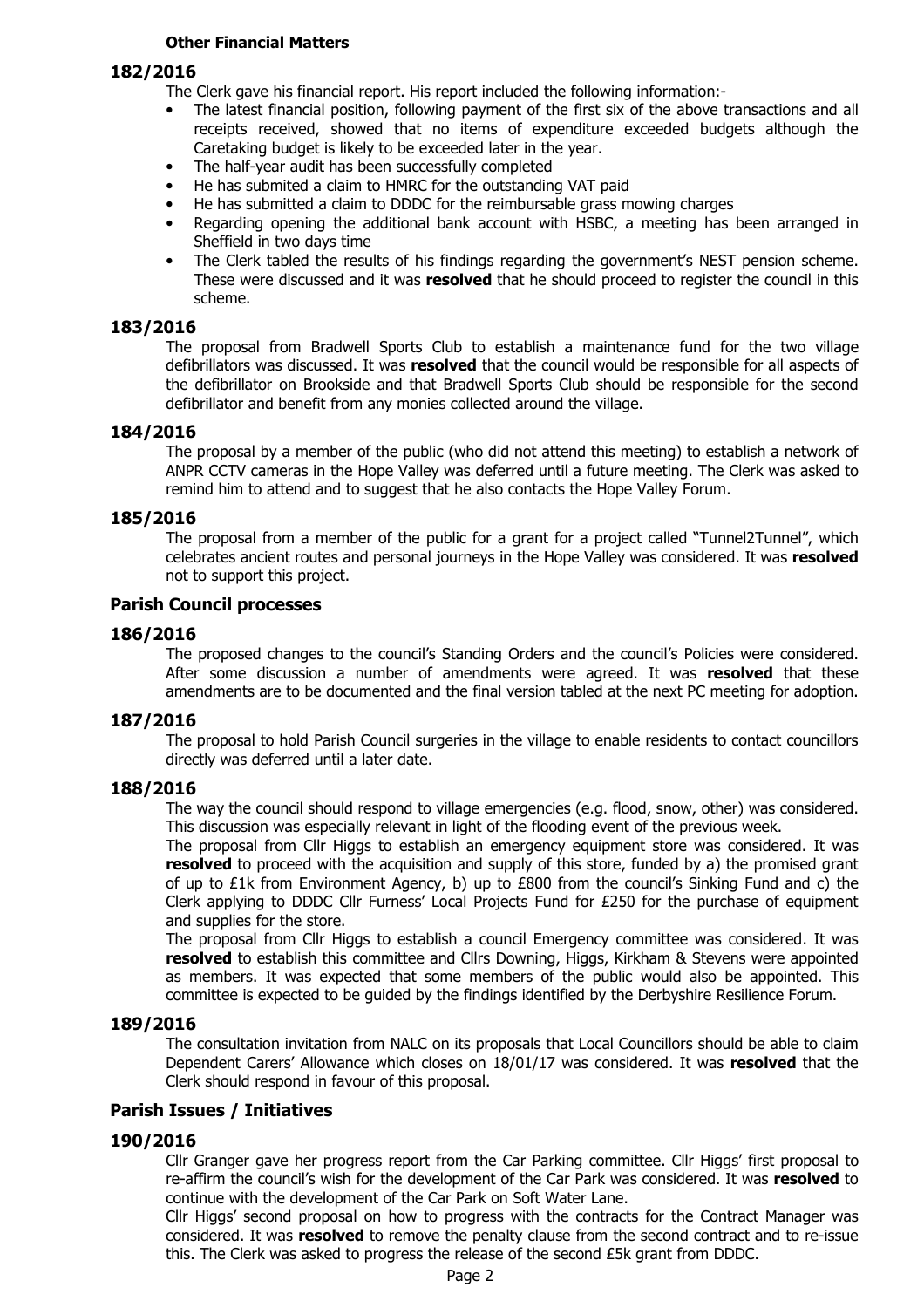## 191/2016

The need for festive Christmas decorations in the village was discussed. It was decided to ask Cllr Salvage to complete the illumination of the Christmas trees at each end of the village.

## 192/2016

The invitation from St Barnabas for the PC and the Youth Club to provide Christmas Trees as part of its Christmas Tree Festival was considered. It was noted that Cllr Sowerby had already got this task in hand.

## Playing Fields, Open Spaces & Village Caretaking

## 193/2016

A progress report from the Playing Fields & Open Spaces committee was received. The amended quotation for the repair of the TBPF zip-wire was considered. It was resolved to accept the amended quotation of  $£1,175.00 + VAT$  for the supply and fixing of a new cable, trolley, brake stop and seat with the money to be taken from the Sinking Fund.

## 194/2016

A proposal to define the boundaries of the parish quarry in Bradwell Dale and thereafter to offer the quarry for sale was considered. The boundaries of the plots adjacent to the quarry were considered. It was resolved a) to remove the small southern triangle of land from the sale, b) to offer the quarry for sale by sealed bid with a closing date of Friday  $3<sup>rd</sup>$  February 2017 and c) the council's legal costs are to be underwritten by the successful applicant.

## 195/2016

The Clerk was not asked to report on recent caretaking activities at this point due to time pressure.

## DCC Highways and Rights of Way

## 196/2016

The consideration of the initiative to install new planters in the verges was deferred until the next PC meeting due to time pressure.

## 197/2016

Cllr Furness gave his report on progress on the DCC work to resolve issues on the Bradwell Edge footpath / bridleway. He stated that he had held a meeting with interested parties and would table a proposal at the next meeting on making progress on this matter.

## 198/2016

The consideration of the complaint from a resident about damage caused to grass verges by inconsiderately parked vehicles was deferred until the next PC meeting due to time pressure.

## 199/2016

The consideration of the complaint from a resident about surface water from the highway flooding into their premises was deferred until the next PC meeting due to time pressure.

## PDNPA & Planning Applications

## 200/2016

The following planning applications were considered.

| <b>Type</b> | Date of<br>Application<br><b>Notice</b> | Reference        | Property                                                                       | Summary                                                                                                                      |
|-------------|-----------------------------------------|------------------|--------------------------------------------------------------------------------|------------------------------------------------------------------------------------------------------------------------------|
|             |                                         |                  |                                                                                |                                                                                                                              |
| <b>New</b>  | 11/11/16                                | NP DDD 1116 1104 | Miners<br>Cottage,<br>Hills,<br>The<br><b>Bradwell</b>                         | Replace<br>conservatory<br>with two storey extension                                                                         |
| <b>New</b>  | 20/10/16                                | NP DIS 1016 1027 | Walker<br>Minerals<br>Ltd, Outland Head<br>Works, Outlands,<br><b>Bradwell</b> | Discharge of Condition 3<br>from NP/DDD/0716/0726<br>Details of Travel Plan                                                  |
| Reviewed    | 14/10/16                                | NP DDD 1016 1024 | High<br>View,<br>Smalldale,<br><b>Bradwell</b>                                 | Kitchen<br>&<br>porch<br>to<br>bedroom.<br>become<br>new<br>Council supported this<br>application<br>(not<br>other<br>work). |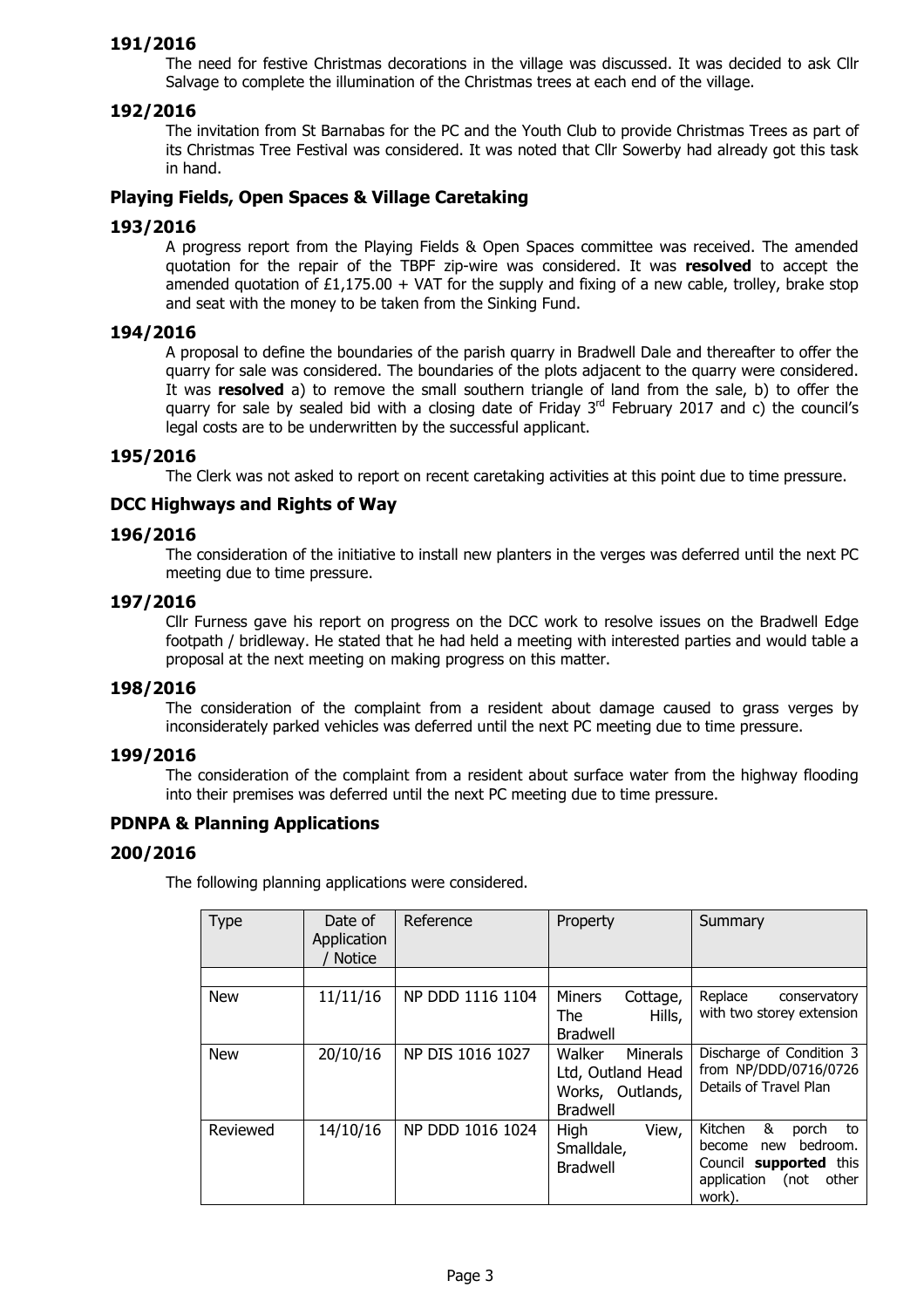| Granted     | NP DDD 0816 0799 | Lyndale<br>Church<br><b>Bradwell</b>         | House,<br>St., | To agree colour of paint<br>on various doors. Council<br>this<br>supported<br>application (4/0).                                                   |
|-------------|------------------|----------------------------------------------|----------------|----------------------------------------------------------------------------------------------------------------------------------------------------|
| Granted     | NP DDD 0816 0847 | Lyndale<br>Church<br><b>Bradwell</b>         | House,<br>St., | Replacement of fireplace.<br>Council supported this<br>application (6/0).                                                                          |
| Refused     | NP DDD 0916 0889 | Glendene,<br>Lane, Bradwell                  | Town           | Conversion of attic to 3<br>beds/bath, new windows<br>&<br>single<br>storey<br>extension.<br>Council<br>resolved to object to<br>this application. |
| Appeal      | NP DDD 0216 0112 | Lyndale<br>Church<br>Bradwell                | House,<br>St., | allow<br>To<br>use<br>as a<br>dwelling.<br>Council<br>objected<br>this<br>to<br>application.                                                       |
| Enforcement | ENF: 16/0094     | Heather<br><b>Jeffrey</b><br><b>Bradwell</b> | Lea,<br>lane,  | οf<br>timber<br>Erection<br>building.                                                                                                              |
|             |                  |                                              |                |                                                                                                                                                    |

Planning Application 1104 Miners Cottage was considered. It was resolved not to support this application as it was considered to have been already over-extended.

Planning Application 1027 Walker Minerals Ltd was considered. It was resolved not to support this application as some signage proposed in the Traffic Plan was still outstanding.

#### 201/2016

Cllr Downing gave a progress report on the development of the Newburgh site. He stated that DDDC proposed to hold a presentation for residents on how the 12 affordable houses would be allocated. It was decided that the council should not chair this presentation.

## 202/2016

The proposal to hold village walkabouts with the PDNPA Monitoring & Enforcement officers to identify potential planning issues around the parish was discussed. The Clerk was asked to progress this matter with PDNPA.

#### 203/2016

The consideration of the PDNPA consultation invitation on its draft Development Management Policies (part of its Local Plan) which closes on 27/01/17 was deferred until the next PC meeting due to time pressure.

## Other Partner Authorities / Agencies

## 203/2016

The consideration of the consultation invitation from the local CCG on proposals for changes to children's surgery and hyper acute stroke care which closes on 20/01/17 was deferred until the next PC meeting due to time pressure.

## 204/2016

The noting of the information on the new Police CREST team website that gives information on CREST activities was deferred until the next PC meeting due to time pressure.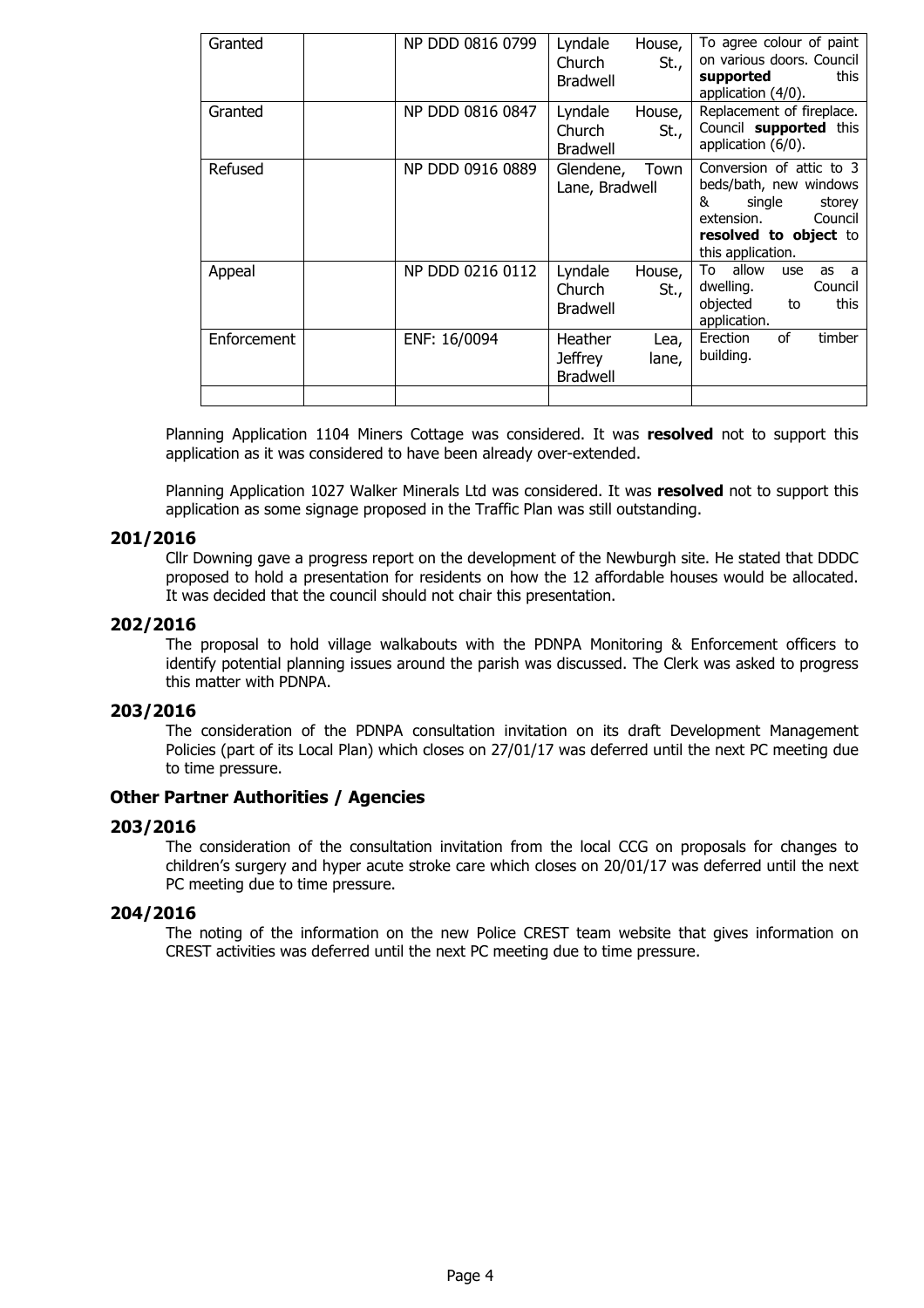# Reports from Council Representatives on Outside Bodies / Attendance at External Meetings / Relationship with Local Authorities & Other Bodies

# 205/2016

## Recent Meetings:

| <b>Date</b> | Event                                                | <b>Council</b><br><b>Representative(s)</b> |
|-------------|------------------------------------------------------|--------------------------------------------|
|             |                                                      |                                            |
| 02/11/16    | Derbyshire Law Centre AGM                            |                                            |
|             | Chatsworth Rd, Brampton, Chesterfield from 13:00     |                                            |
| 04/11/16    | DCC Snow Warden Training                             |                                            |
|             | County Hall, Matlock from $15:00 - 16:00$            |                                            |
| 07/11/16    | PPPF Committee meeting to discuss the PDNPA          | Cllr L Granger                             |
|             | Development Management Policies (DMP)                |                                            |
|             | Aldern House, Baslow Rd, Bakewell from 10:00         |                                            |
| 17/11/16    | RAD - Marketing Your Community Hall (£40 fee)        |                                            |
|             | Ashover Parish Hall, Milken Lane, Ashover from 14:00 |                                            |

## Future Meetings:

| <b>Date</b> | Event                                | <b>Council</b><br><b>Representative(s)</b> |
|-------------|--------------------------------------|--------------------------------------------|
|             |                                      |                                            |
| 10/02/17    | NotWestminster Democracy Conference  | Cllr Nash                                  |
|             | Kirklees                             |                                            |
| 21/02/17    | <b>DDDC Area Community Forum</b>     |                                            |
|             | Ashford War Memorial Hall from 19:00 |                                            |

# Publications / Information Received

# 206/2016

| Date of<br><b>Information</b> | <b>Description</b>                                            | <b>Decision</b><br>Req'd |
|-------------------------------|---------------------------------------------------------------|--------------------------|
|                               |                                                               |                          |
| 27/10/16                      | PDNPA - photography competition - 'Water in the Uplands'      |                          |
| 28/10/16                      | Peak District Rural Housing Association - Annual Report       |                          |
| 31/10/16                      | DCC - Modern Slavery Partnership newsletter                   |                          |
| 01/11/16                      | DALC Circular 16 - Farewell to Sarita & Welcome Wendy; Annual |                          |
|                               | Exec Meeting & AGM; Increase in National Minimum Wage; PCC    |                          |
|                               | Funding for Communities; Bright Ideas Fund; Neighbourhood     |                          |
|                               | Planning Update from DCLG; Grants for Green Spaces; Training  |                          |
| 01/11/16                      | Derbys Open Arts Spring Art Event - Spring Bank Holiday       |                          |
| 01/11/16                      | North Derbys CCG - Better Care Closer to Home - Clarification |                          |
| 02/11/16                      | Groundwork - Quarter 4 newsletter                             |                          |
| 02/11/16                      | DDDC - Information on consultation on Open Spaces (20/11/16)  |                          |
| 08/11/16                      | DDDC - Information on training for marketing Village Halls    |                          |
| 08/11/16                      | DDDC - Small Grants Available for communities                 |                          |
| 09/11/16                      | PDNPA - Improving the Tissington Trail                        |                          |
| 09/11/16                      | DALC - Police presence at PC Meetings / Neighbourhood Watch   |                          |
| 09/11/16                      | Derbys Alert - Motorists urged to secure their vehicles       |                          |
| 09/11/16                      | Derbys Alert - Businesses urged to empty cash registers       |                          |
| 11/11/16                      | DCC Information on Shale Gas fracking                         |                          |
| 15/11/16                      | DALC Circular 17 - Salary Award; Derbyshire Alert Messaging;  |                          |
|                               | HR for Busy Councils; Update on DCC Liaison Forum; Rural Bus  |                          |
|                               | Service; Legal Topic Notices; NALC opposes Council Tax        |                          |
|                               | Referendum Principle                                          |                          |
| 15/11/16                      | Update from DD CVS                                            |                          |
| 16/11/16                      | PCC - Information on Remedi & and Restorative Justice         |                          |
| 16/11/16                      | PDNPA – Praise for Peak District paths from The Ramblers      |                          |
| 23/11/16                      | DDDC reports on recent Area Community Forums                  |                          |
| 24/11/16                      | Knowles Warwick report on government's Autumn Statement       |                          |
| 24/11/16                      | Monthly Newsletter from Land registry                         |                          |
|                               |                                                               |                          |

If any member wishes to view any of these documents, please inform the Clerk.